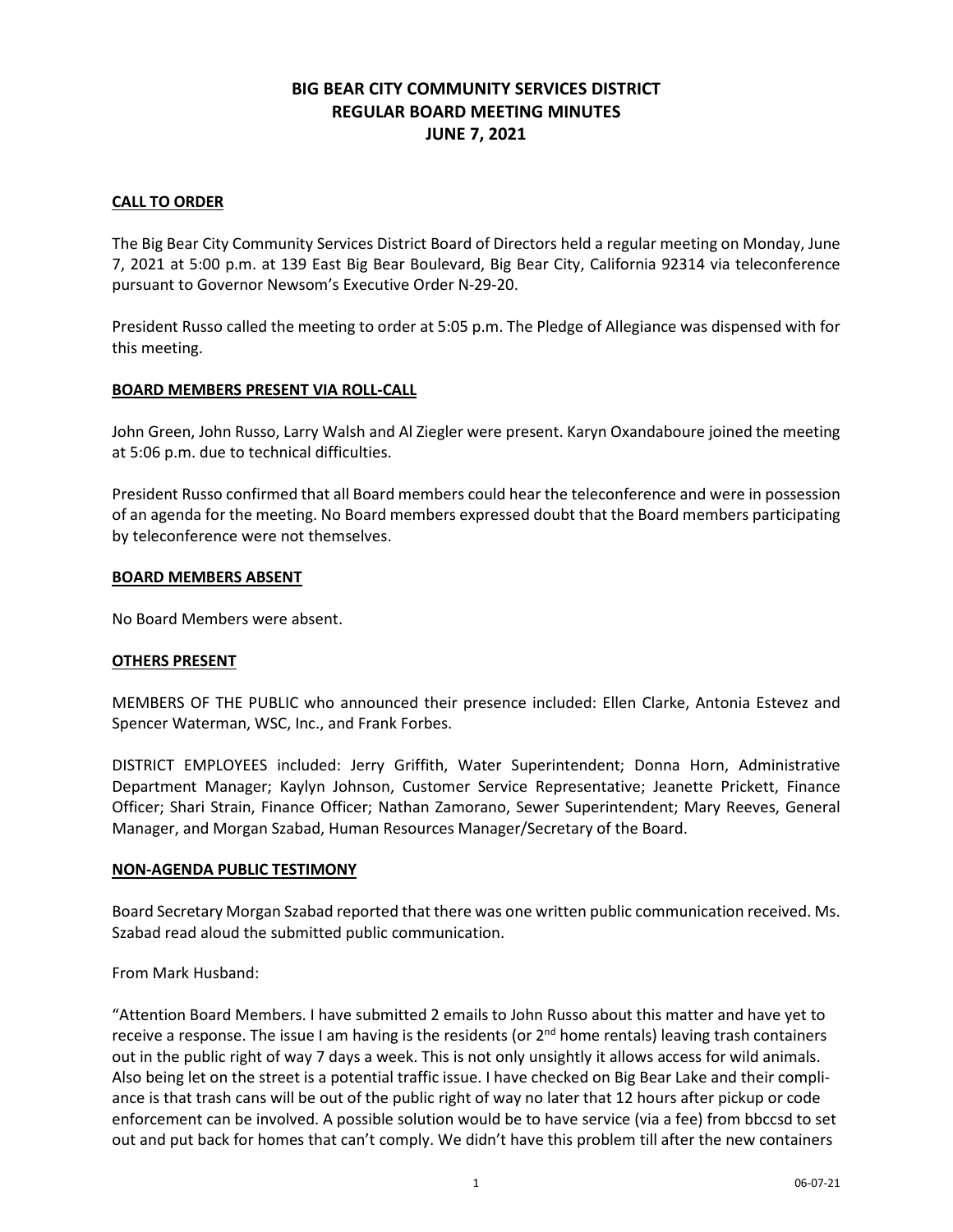were put into use. Thank you."

There were no additional non-agenda public comment given by teleconference attendees.

### **PRESENTATIONS**

A. Introduction of New Employee - Jeanette Prickett, Finance Officer

General Manager Mary Reeves introduced Jeanette Prickett as the District's new Finance Officer due to the upcoming retirement in July of Shari Strain, current District Finance Officer. Ms. Reeves stated that Ms. Prickett joined the District on May 24, 2021 and provided a brief background of Ms. Prickett's experience. Ms. Prickett thanked the Board and stated that she is looking forward to taking on the role of Finance Officer for the District. Board members welcomed Ms. Prickett to the District.

### **INFORMATION ITEMS**

There were no information items.

# **CONSENT CALENDAR**

President Russo read aloud the items on the consent calendar and asked for any public comment regarding the consent calendar items. There was no public comment given.

# **MOTION**

Upon motion by Director Walsh, seconded by Director Oxandaboure, and carried by the following roll-call vote:

| AYES:     | OXANDABOURE, RUSSO, WALSH, ZIEGLER |
|-----------|------------------------------------|
| NOES:     | <b>NONE</b>                        |
| ABSENT:   | <b>NONE</b>                        |
| ABSTAINS: | <b>GREEN</b>                       |

The Board approved the following consent items as presented:

A. Minutes - Regular Meeting May 17, 2021

### **REQUESTS FOR CONTINUANCE**

There were no requests for continuance.

### **ITEMS REMOVED FROM THE CONSENT CALENDAR FOR DISCUSSION**

There were no items removed from the consent calendar for discussion.

### **FIRE DEPARTMENT BUSINESS/NOTICED HEARINGS – DISCUSSION AND POSSIBLE ACTION**

A. Proposed Resolution 2021-07 – A Resolution of the Big Bear City Community Services District Setting the Fire Prevention and Protection Tax

President Russo asked Finance Officer Shari Strain to please describe this agenda item. Ms. Strain provided a background about the Fire Prevention and Protection Tax and how the percentage increase of 2.17% for Fiscal Year 2021-22 is calculated.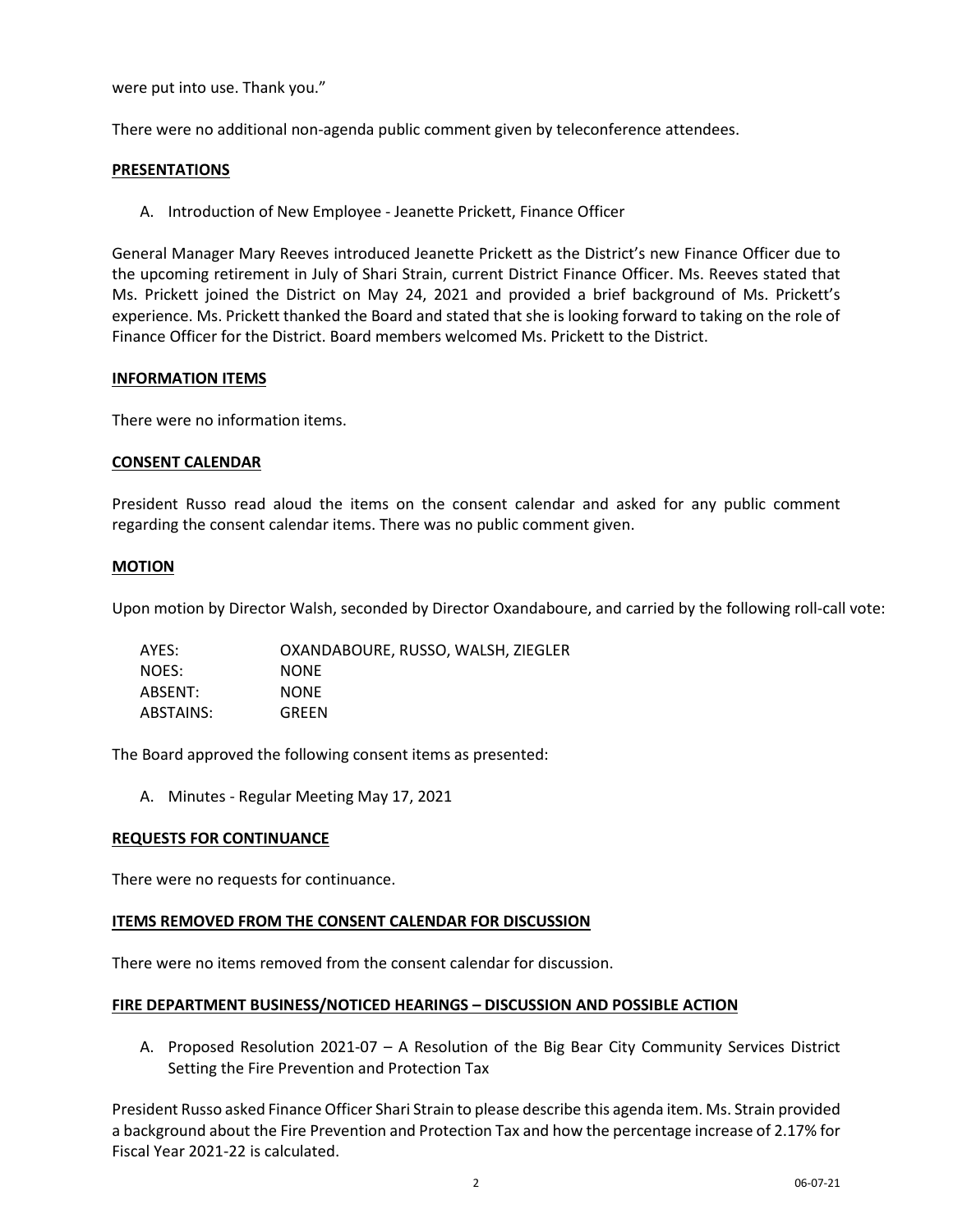The noticed public hearing on Proposed Resolution 2021-07 was opened at 5:12 p.m.

President Russo asked for public and Board comments. No Board or public comment was given.

The public hearing on Proposed Resolution 2021-07 was closed at 5:12 p.m.

# **MOTION**

Upon motion by Director Walsh, seconded by Director Ziegler, and carried by the following roll-call vote:

| AYES:     | GREEN, OXANDABOURE, RUSSO, WALSH, ZIEGLER |
|-----------|-------------------------------------------|
| NOES:     | <b>NONE</b>                               |
| ABSENT:   | <b>NONE</b>                               |
| ABSTAINS: | <b>NONE</b>                               |

The Board adopted Resolution 2021-07, the caption of which reads as follows:

# RESOLUTION 2021-07

# A RESOLUTION OF THE BIG BEAR CITY COMMUNITY SERVICES DISTRICT SETTING THE FIRE PREVENTION AND PROTECTION TAX FOR FISCAL YEAR 2021-22

See BBCCSD Resolution and Ordinance Book Number 34 for the complete copy of Resolution 2021-07.

B. Proposed Resolution 2021-08 – A Resolution Adopting the Fiscal Year 2021/22 Appropriations Limit for the Big Bear City Community Services District

President Russo asked Finance Officer Shari Strain to please describe this agenda item. Ms. Strain reported legislative bodies of taxing agencies are required to adopt an appropriations limit. The limit specifies the maximum appropriations that may be funded by proceeds from taxes. The limit is adjusted each year by a change factor that is tied to growth indicators specified by the State. Resolution 2021-08 will set the Fiscal Year 2021-22 appropriations limit at \$8,389,028.

The noticed public hearing on Proposed Resolution 2021-08 was opened at 5:14 p.m.

President Russo asked for public and Board comments. Staff answered Board questions and no public comment was given.

The public hearing on Proposed Resolution 2021-08 was closed at 5:14 p.m.

### **MOTION**

Upon motion by Director Green, seconded by Director Ziegler, and carried by the following roll-call vote:

| AYES:     | GREEN, OXANDABOURE, RUSSO, WALSH, ZIEGLER |
|-----------|-------------------------------------------|
| NOES:     | <b>NONE</b>                               |
| ABSENT:   | <b>NONE</b>                               |
| ABSTAINS: | <b>NONE</b>                               |

The Board adopted Resolution 2021-08, the caption of which reads as follows: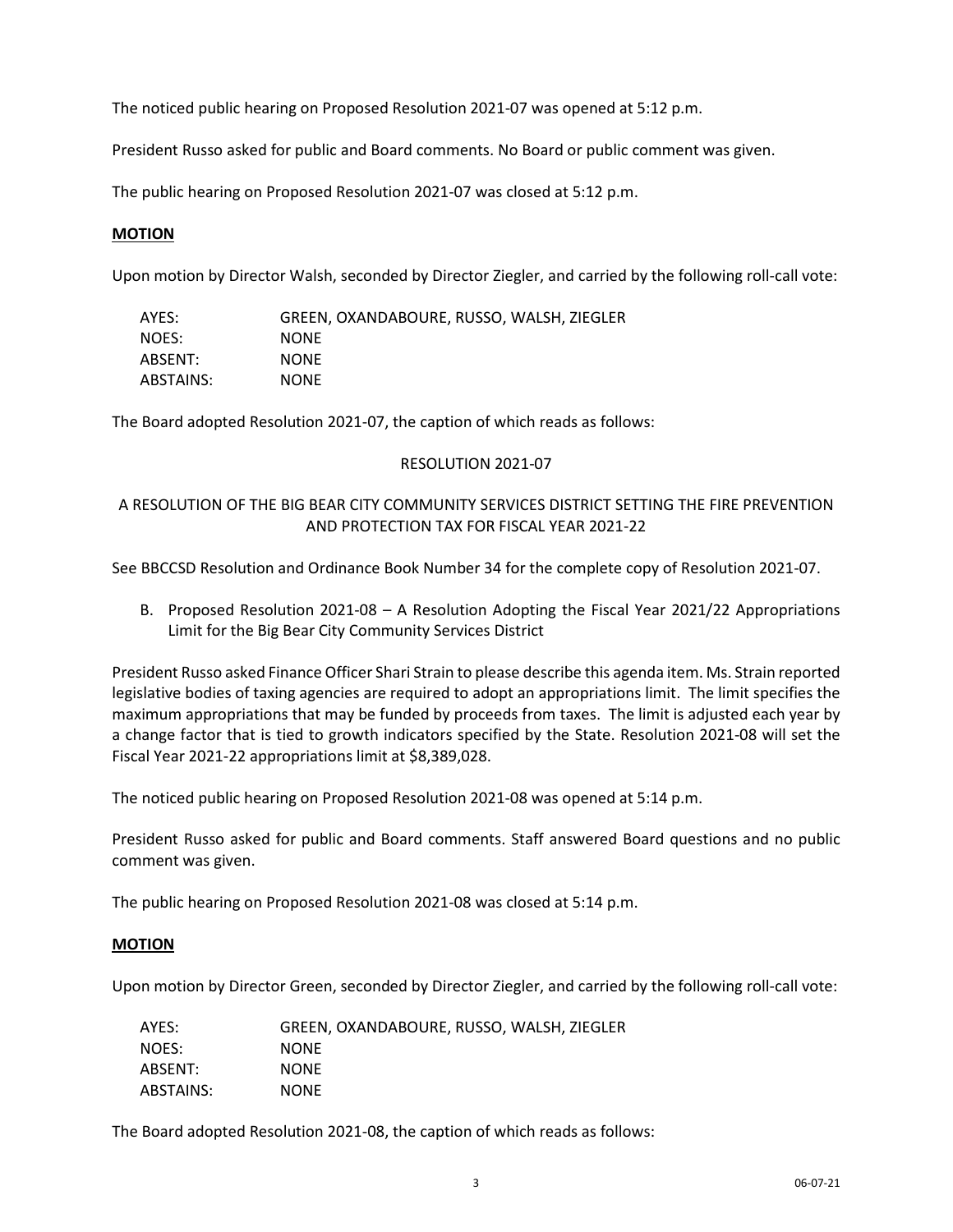# RESOLUTION 2021-08

A RESOLUTION OF THE BOARD OF DIRECTORS OF THE BIG BEAR CITY COMMUNITY SERVICES DISTRICT, ESTABLISHING THE APPROPRIATIONS LIMIT FOR FISCAL YEAR 2021-22 FOR THE FIRE DEPARTMENT IN ACCORDANCE WITH PROVISIONS OF DIVISION 9 OF TITLE 1 OF THE CALIFORNIA GOVERNMENT CODE

See BBCCSD Resolution and Ordinance Book Number 34 for the complete copy of Resolution 2021-08.

# **COMMITTEE & BOARD MEMBER REPORTS**

- A. The following Committees met since the last Board Meeting:
	- BBARWA, May 26, 2021

General Manager Mary Reeves summarized the BBARWA agenda from their regular meeting on May 26, 2021.

### **STAFF REPORTS**

The General Manager's Report was discussed, received, and filed.

#### **UNFINISHED BUSINESS**

There were no unfinished business items.

# **NEW BUSINESS/ADOPTION AGENDA/DISCUSSION/NOTICED HEARINGS**

A. Proposed Resolution 2021-09 – A Resolution of the Board of Directors of the Big Bear City Community Services District Authorizing Investment of Monies in the Local Agency Investment Fund

Finance Officer Jeanette Prickett explained that due to the upcoming retirement of Shari Strain, the District will need to add Ms. Prickett in the role of Finance Officer for administrative access to the LAIF investment account and remove Ms. Strain. President Russo asked for any Board or public comment. Staff answered Board questions and no public comment was given.

### **MOTION**

Upon motion by Director Oxandaboure, seconded by Director Walsh, and carried by the following roll-call vote:

| AYES:     | GREEN, OXANDABOURE, RUSSO, WALSH, ZIEGLER |
|-----------|-------------------------------------------|
| NOES:     | <b>NONE</b>                               |
| ABSENT:   | <b>NONE</b>                               |
| ABSTAINS: | <b>NONE</b>                               |

The Board adopted Resolution 2021-09 removing Shari Strain from the Finance Officer position at LAIF and replace her with Jeanette Prickett to the Finance Officer position, the caption of which reads as follows: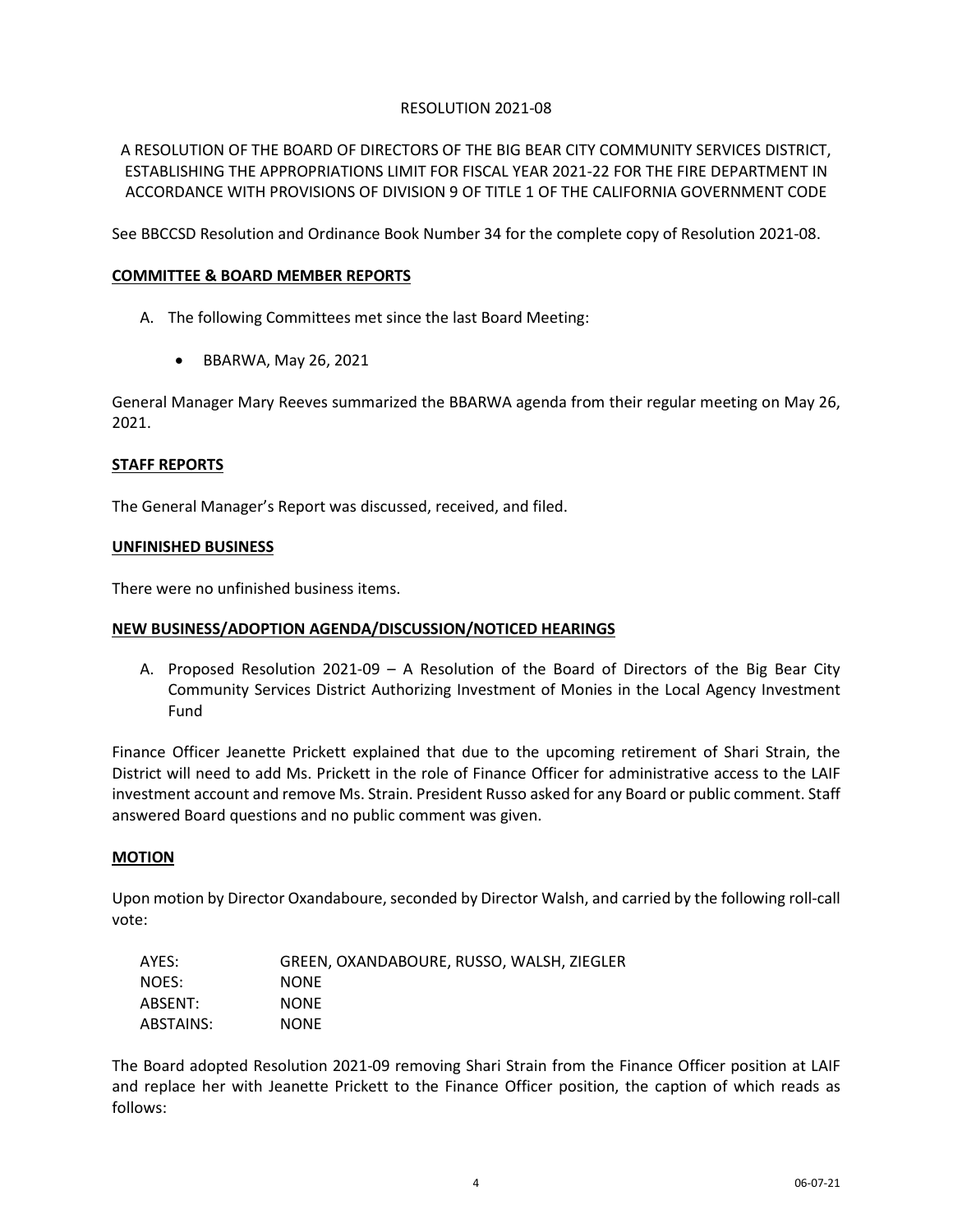# RESOLUTION 2021-09

# A RESOLUTION OF THE BOARD OF DIRECTORS OF THE BIG BEAR CITY COMMUNITY SERVICES DISTRICT AUTHORIZING INVESTMENT OF MONIES IN THE LOCAL AGENCY INVESTMENT FUND

See BBCCSD Resolution and Ordinance Book Number 34 for the complete copy of Resolution 2021-09.

B. Proposed Resolution 2021-10 – A Resolution of the Big Bear City Community Services District Adopting the 2020 Urban Water Management Plan

President Russo introduced Spencer Waterman, WSC, Inc., to provide a verbal presentation on the 2020 Urban Water Management Plan (UWMP) and the Water Shortage Contingency Plan (WSCP). Mr. Waterman stated that the California Water Code requires all urban water suppliers with the state serving 3000 or more connections to update their plan every five years. Mr. Waterman explained the updates in the proposed 2020 UWMP including the addition of the required separate WSCP that can be amended independently of the UWMP. General Manager Reeves noted that since the publication of the full Board packet, language to add the WSCP to Resolution 2021-10 for the UWMP was identified and added.

The noticed public hearing on Proposed Resolution 2021-10 was opened at 5:30 p.m.

President Russo asked for public and Board comments. Staff answer Board questions. No public comment was given.

The public hearing on Proposed Resolution 2021-10 was closed at 5:33 p.m.

# **MOTION**

Upon motion by Director Oxandaboure, seconded by Director Walsh, and carried by the following roll-call vote:

| AYES:     | GREEN, OXANDABOURE, RUSSO, WALSH, ZIEGLER |
|-----------|-------------------------------------------|
| NOES:     | <b>NONE</b>                               |
| ABSENT:   | <b>NONE</b>                               |
| ABSTAINS: | <b>NONE</b>                               |

The Board adopted Resolution 2021-10 with the additional language to include the WSCP, the caption of which reads as follows:

# RESOLUTION 2021-10

# A RESOLUTION OF THE BIG BEAR CITY COMMUNITY SERVICES DISTRICT ADOPTING THE 2020 URBAN WATER MANAGEMENT PLAN AND THE WATER SHORTAGE CONTINGENCY PLAN

See BBCCSD Resolution and Ordinance Book Number 34 for the complete copy of Resolution 2021-10.

C. Proposed Resolution 2021-11 – A Resolution of the Board of Directors of the Big Bear City Community Services District Adopting the Local Hazard Mitigation Plan

General Manager Mary Reeves explained that the federal Disaster Mitigation Act of 2000 requires local governments to have a Hazard Mitigation Plan (HMP) as a condition of receiving federal disaster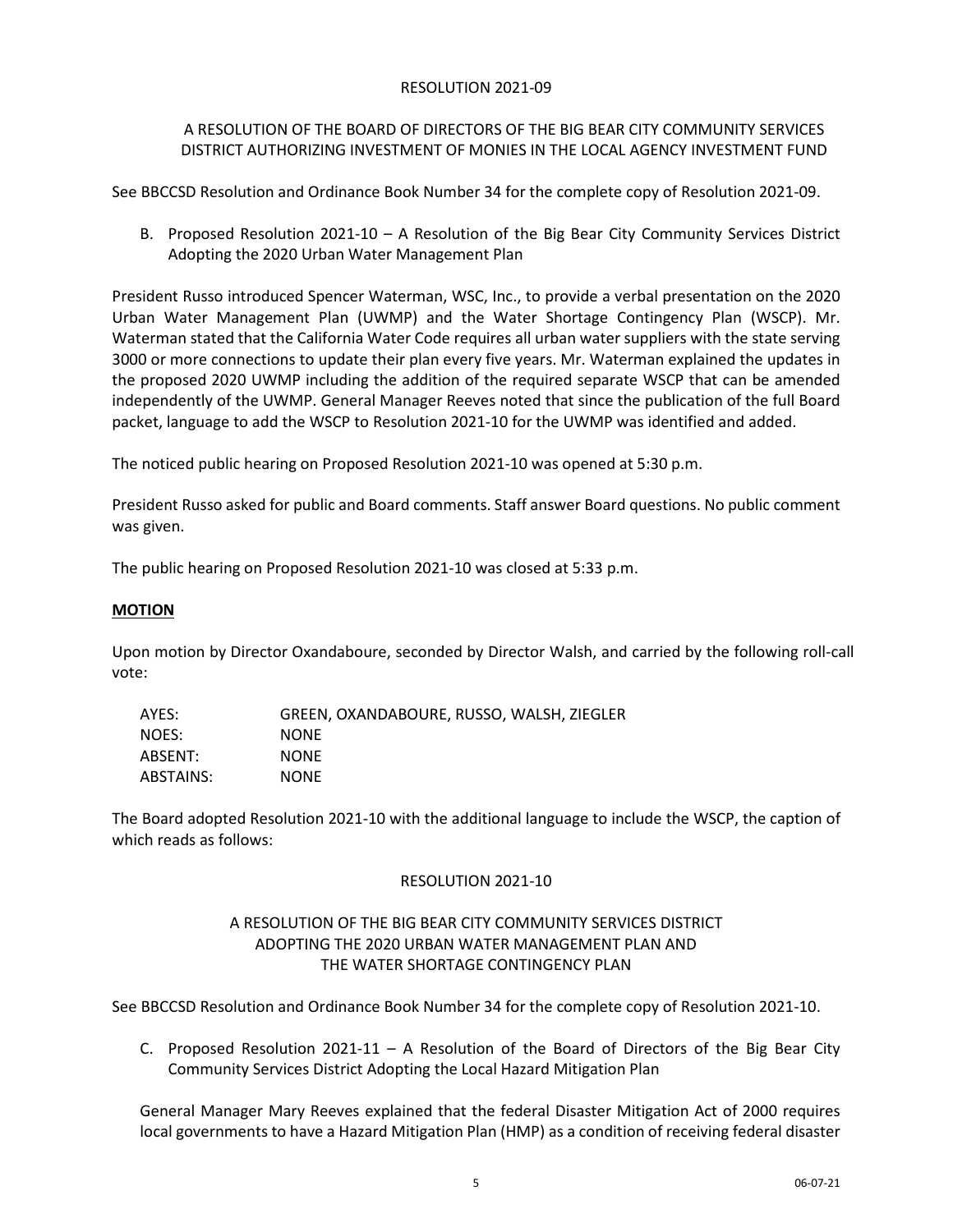mitigation funds. Ms. Reeves reported that the Big Bear Fire Authority, spearheaded by Assistant Fire Chief-Fire Marshall Mike Maltby, offered to do a combined local HMP document and create a Multi-Jurisdiction Local Hazard Mitigation Plan to include the Big Bear Fire Authority, the City of Big Bear Lake, the Big Bear Municipal Water District and the Big Bear City Community Services District. Each entity worked cooperatively with the San Bernardino County Office of Emergency Services, the California Office of Emergency Services (CalOES), and the Federal Emergency Management Agency (FEMA) to update and combine the individual plans into one valley-wide plan. Ms. Reeves stated that the valley-wide plan received approval from CalOES and FEMA in April of 2020, and must also be adopted by each agency's governing Boards. President Russo asked for Board and public comment.

# **MOTION**

Upon motion by Director Walsh, seconded by Director Green, and carried by the following roll-call vote:

| AYES:     | GREEN, OXANDABOURE, RUSSO, WALSH, ZIEGLER |
|-----------|-------------------------------------------|
| NOES:     | <b>NONE</b>                               |
| ABSENT:   | <b>NONE</b>                               |
| ABSTAINS: | <b>NONE</b>                               |

The Board adopted Resolution 2021-11 thereby adopting the 2020 Multi-Jurisdictional Local Hazard Mitigation Plan and authorized future non-substantive amendments to plan, the caption of which reads as follows:

# RESOLUTION 2021-11

# A RESOLUTION OF THE BOARD OF DIRECTORS OF BIG BEAR CITY COMMUNITY SERVICES DISTRICT ADOPTING THE LOCAL HAZARD MITIGATION PLAN

See BBCCSD Resolution and Ordinance Book Number 34 for the complete copy of Resolution 2021-11.

D. Well #2 Repair and Use of Water Department Reserves

Water Superintendent Jerry Griffith reported that they have been experiencing a lack of production from Well 2 at a production rate of 25 gpm as opposed to the normal 90 gpm. Well 2 experienced similar issues in 2017 while under warranty and it was pulled for inspection by Layne Christensen. Staff recommendation is to have Layne Christensen pull the well again to inspect the pump and motor. Staff answered Board questions.

# **MOTION**

Upon motion by Director Walsh, seconded by Director Green, and carried by the following roll-call vote:

| AYES:     | GREEN, OXANDABOURE, RUSSO, WALSH, ZIEGLER |
|-----------|-------------------------------------------|
| NOES:     | <b>NONE</b>                               |
| ABSENT:   | <b>NONE</b>                               |
| ABSTAINS: | <b>NONE</b>                               |

The Board accepted Layne Christensen's estimate of \$14,499.74 and approved the use of Water department reserves to move forward on the inspection and possible repair of Well 2.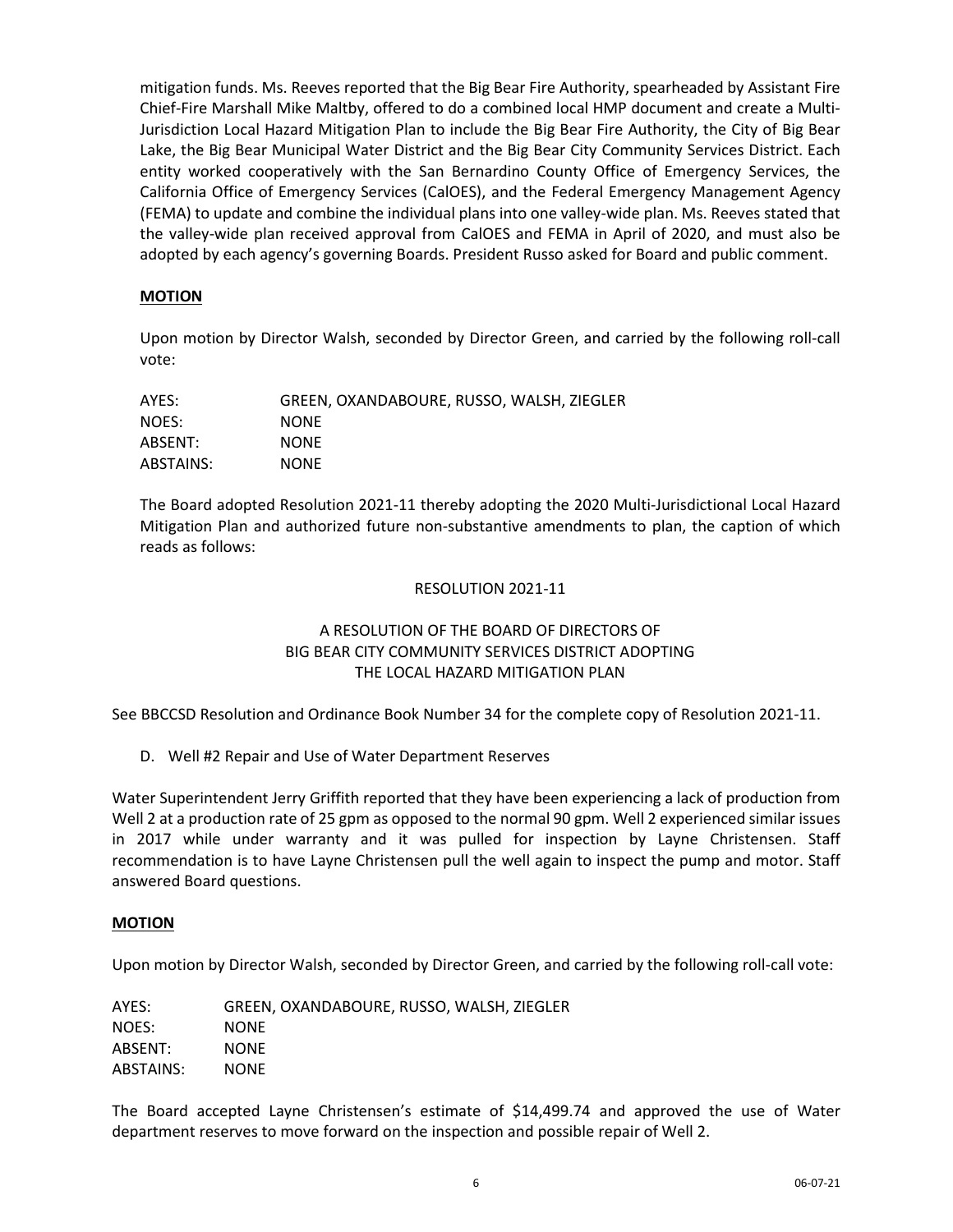E. Award Well 8a Drilling Project

Water Superintendent Jerry Griffith stated that the District held a mandatory pre-bid meeting on May 4, 2021 to drill and equip a new production Well 8a to replace the current Well 8. Mr. Griffith reported that Layne Christensen was the only drilling contractor in attendance. Layne Christensen submitted a bid on June 28, 2021 in the amount of \$867,740.00 for drilling the well and equipping with 304L stainless steel column pipe. Mr. Griffith added that Layne submitted a requested addendum for the use of 316L stainless steel column pipe, which is a higher grade stainless steel, if the District decides to go with a higher grade. Staff recommendation is to award the Well 8a drilling project to Layne Christensen and accept the addendum to equip the well with the higher grade 316L stainless steel column pipe in the amount of \$928,835.00. Staff answered Board questions. President Russo asked for any public comment. No public comment was given.

# **MOTION**

Upon motion by Director Walsh, seconded by Director Oxandaboure, and carried by the following roll-call vote:

| GREEN, OXANDABOURE, RUSSO, WALSH, ZIEGLER |
|-------------------------------------------|
| <b>NONE</b>                               |
| <b>NONE</b>                               |
| <b>NONE</b>                               |
|                                           |

The Board authorized staff to award the Well 8a drilling portion of the project to Layne Christensen and to accept the addendum to equip the well with the higher grade 316L stainless steel column pipe in the amount of \$928,835.00.

F. Financial Report and Treasurer's Report – Quarter ended 3/31/21

Finance Officer Shari Strain presented the financial report and treasurer's report for the quarter ended 3/31/21. Ms. Strain reported that all departments were performing as expected. Ms. Strain also reported that the 3/31/21 LAIF balance is \$15,650,264 and the March 2021 average monthly effective yield for LAIF investments is .357%. Staff answered Board questions. President Russo asked for any public comment. No public comment was given.

# **DIRECTORS' CLOSING COMMENTS/ANNOUNCEMENT OF COMING EVENTS**

The Board Members made their closing comments and announcements of coming events.

# **CLOSED SESSION**

- A. PUBLIC EMPLOYEE PERFORMANCE EVALUATION (Pursuant to Government Code Section 54957) Title: General Manager
- B. CONFERENCE WITH LABOR NEGOTIATOR (Pursuant to Government Code Section 54956.6) Agency Negotiators: Board of Directors Unrepresented Employee: General Manager

At 6:00 p.m., President Russo read aloud the closed session agenda items and the Board entered into